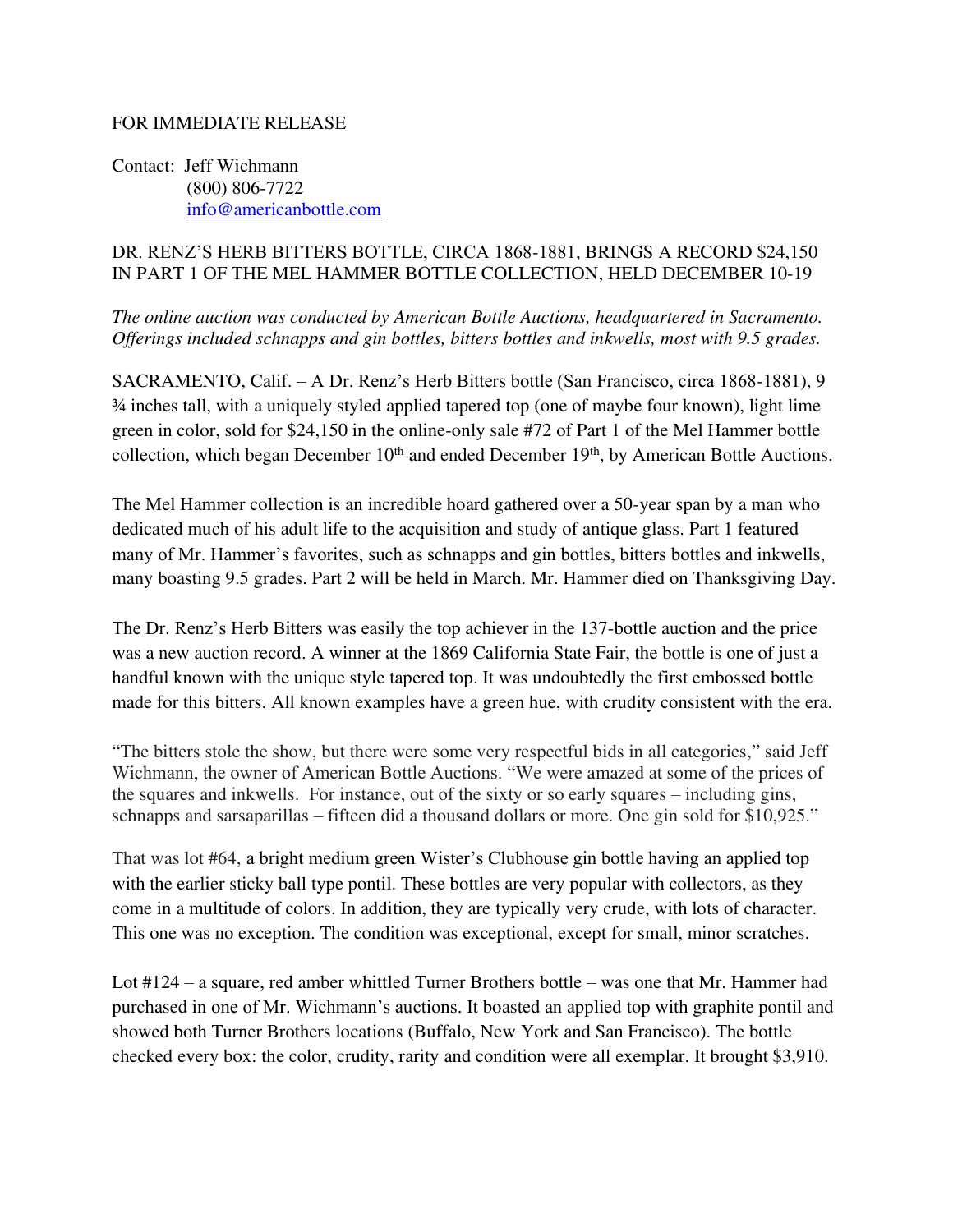A Dr. Wonser's USA Indian Root Bitters bottle with an applied top, medium amber in color and showing lots of uneven glass and whittle, was near-perfect and sold accordingly for \$15,525. The amber and aqua Wonser's are among the most sought after and coveted Western bitters out there. For its distinctive design, unique name and overall appeal, Dr. Wonser's are simply hard to beat.

A barrel-shaped Greeley's Bourbon Whiskey Bitters bottle with applied top (G102), 9 ½ inches tall, attracted bidders because it was a true purple Greeley's. While these barrels come in shades of purple or puce, they are often very dark and hard to see through or are an off color, similar to the bourbon whiskey bitters. Such was not the case with this example. The bottle sold for \$4,600.

A Pride of Kentucky Old Bourbon bottle (Livingston & Co., Sole Agents), made sometime in the mid-to-late 1870s, was one that Mr. Hammer actually found near his home in Redding, Calif. The lightweight bottle with an applied top was as whittled as any Western fifth around, and the color, while an old amber, showed a perfect depth throughout the bottle. It finished at \$9,200.

Catawba Wine Bitters bottles are huge with collectors. Lot #119 was a choice example, medium green in color, with embossed grapes, an applied top and graphite pontil. This one was sold by American Bottle Auctions in Part 1 of the Grapentine collection. It boasted good overall whittle and crudity. It's the pontiled version, with all graphite intact. It found a new owner for \$6,900.

Turning to inkwells, there were two in the sale that performed exceptionally well. One was an M100 staved barrel type teakettle inkwell, a beautiful amethyst in color. There are only a couple of barrel inks and they're quite rare and highly sought after. This one had a pedigree: it's said to have been produced for the Henry Harrison presidential campaign of 1840. It brought \$5,060.

The other was an umbrella ink with a rolled lip and open pontil, 2 ½ inches and grape in color (the color most collectors are looking for). No umbrella ink collection would be complete without a puce or grape colored example. This inkwell has a medium to deeper hue, easy to see through on one's shelf. It is now gracing the shelf of the winning bidder who paid \$3,450 for it.

A Russ's Aromatic Schnapps (N.Y.) bottle with applied top and smooth base, olive green in color, the edges making for a stronger eight-sided bottle instead of a square one, made \$3,450.

A Vonthofen's Aromatic Schiedam Schnapps bottle with applied top and graphite pontil, a nice bluish-green in color and much larger than the usual Aromatic Schnapps, hammered for \$2,070.

A Charles Cordial Gin (London) bottle with applied top and smooth base, a beautiful bright green fifth gin bottle that really shines on the shelf, with lots of crudity, graded 9.5, hit \$1,600.